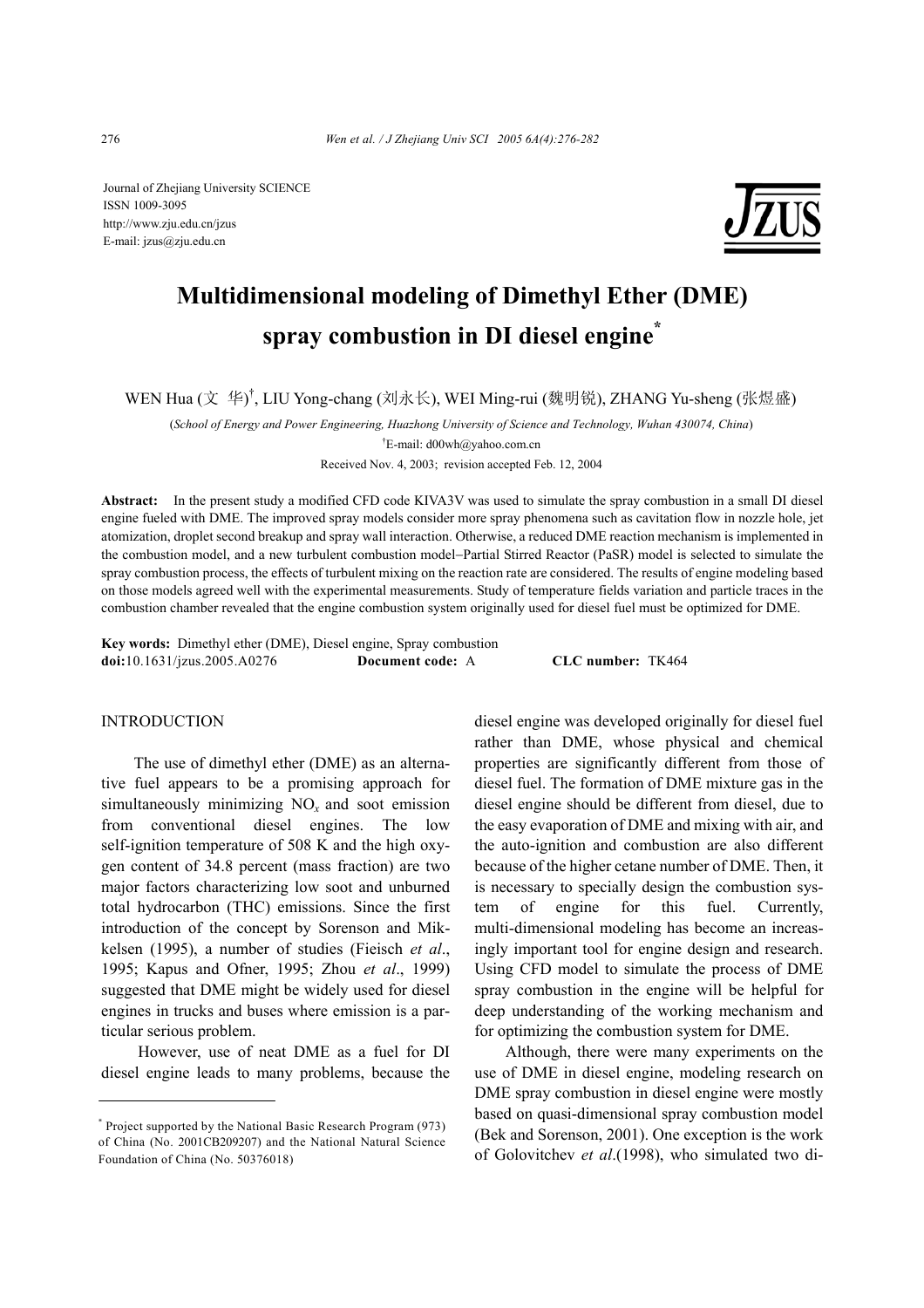mensional spray combustion in diesel engine after obtaining the new thermo-physical properties table and details of the DME reaction mechanism; but his model was only validated with experiments of DME spray combustion in constant volume chamber, not yet in diesel engine. For this reason, a three-dimensional modeling of the DME spray combustion in a diesel engine was implemented in this paper. Some modified sub-models such as spray model and combustion model were validated for DME spray combustion modeling after comparison showed that the computed results agreed well with the experimental results.

## MODEL FORMULATION

The success of an engine CFD simulation depends on the modeling of the physical processes. The CFD code used in this paper is based on KIVA-3V (Amsden, 1997), which solves the conservation equations for evaporating fuel sprays coupled with three-dimensional turbulent fluid dynamics of compressible, multi-component, reactive gases in engine cylinders with arbitrarily shaped piston geometries. Some modifications in physical models had been incorporated into the code. The major model improvements in the spray and combustion models will be introduced here.

#### **Spray model**

Spray is a complicated physical phenomenon. The spray characteristics depend on fluid properties, ambient conditions, the fuel injector nozzle design specifications and operating conditions. Modeling spray is extremely important in injection engine combustion modeling.

1. Spray boundary

In this paper, the liquid injection is simulated using the 'blob' injection method of Reitz and Diwakar (1987). Boundary conditions of the liquid at the nozzle exit were obtained from a nozzle cavitation flow model (Wei *et al*., 2003). Nozzle cavitation processes dynamically influence the nozzle discharge coefficient and the effective nozzle exit area during the injection. This model calculates the instantaneous flow conditions inside the nozzle from the fuel mass flow rate, nozzle hole diameter and length, and inlet

radius of curvature for rounded inlet nozzles. The effective exit velocity and area are calculated by applying corresponding continuity and momentum equations between the vena contracta and the nozzle exit.

#### 2. Atomization and breakup model

The breakup of a liquid droplet moving in a gaseous environment is caused by the aerodynamic liquid-gas interactions (shear flow induced waves and drag-deceleration-induced waves). In this work, two mechanisms were used to characterize the breakup of the fuel droplets. The wave breakup model of Reitz and Diwakar (1987) considers the shearing-off of droplets due to the growth of Kevin-Helmholtz (KH) instabilities on the cylindrical liquid jet surface resulting from the relative velocity between the gas and liquid phases. Breakup due to the growth of Rayleigh-Taylor (RT) instabilities resulting from the deceleration of the injected droplet were also implemented. The concept of a breakup length to account for the dense spray region near the nozzle were used in conjunction with the KH and RT mechanisms (Ricart *et al*., 1997).

According to Reitz and Diwakar (1987), KH breakup model is governed by frequency of the fastest growing KH wave  $\Omega_{\text{KH}}$ , and corresponding wavelength  $\Lambda_{\text{KH}}$ . During the breakup, the droplet radius reduces to stable radius  $r_c$  with uniform rate. In this case stable droplet radius  $r_c$  and breakup time  $\tau_{\text{KH}}$  are given by

$$
r_c = B_0 \Lambda_{\text{KH}} \tag{1}
$$

$$
\tau_{\text{KH}} = \frac{3.788B_{\text{l}}r}{\Omega_{\text{KH}}\Lambda_{\text{KH}}} \tag{2}
$$

where  $B_0$ =0.61 and  $B_1$  is constant parameter.

The rate of change of the droplet radius in the parcel due to droplet breakup is described using the following expression,

$$
\frac{\mathrm{d}r}{\mathrm{d}t} = \frac{r - r_c}{\tau_{\text{KH}}} \tag{3}
$$

Due to high initial velocities in the injected fuel, the liquid droplet decelerates rapidly with drag forces. Hence, RT instability may also play an important role on droplet breakup mechanisms in addition to the KH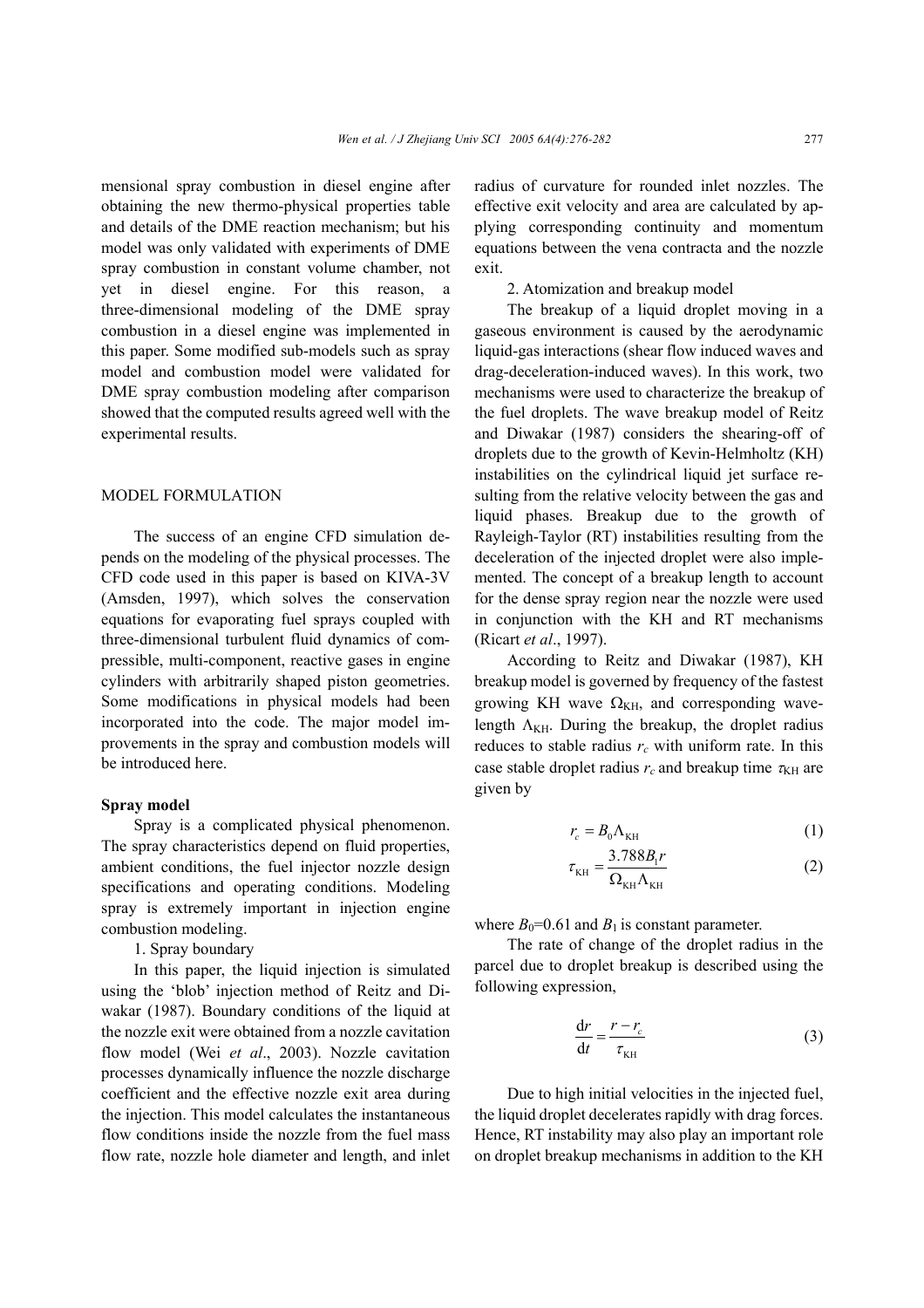instability. The equations for the wavelength  $\Lambda_{\rm RT}$  and the frequency  $\Omega_{RT}$  of the fastest growing RT wave are given as,

$$
\Lambda_{RT} = 2\pi C_{RT} / K_{RT}
$$
\n
$$
K_{RT} = \sqrt{\frac{-g_t(\rho_l - \rho_g)}{3\sigma}}
$$
\n
$$
\Omega_{RT} = \sqrt{\frac{2}{3\sqrt{3\sigma}} \frac{[-g_t(\rho_l - \rho_g)]^{3/2}}{\rho_l + \rho_g}}
$$
\n(4)

where  $g_t$  is the acceleration in the direction of droplet travel;  $C_{RT}$  is an adjustable constant.

In the present implementation of the RT model, the wavelength  $\Lambda_{RT}$  is compared to the droplet's diameter, and if the wavelength is small enough, RT waves are assumed to be growing on the surface of the droplet. The amount of time of wave growth is tracked and compared to the breakup time  $\tau_{\text{RH}}=C_{\tau}/\Omega_{\text{RT}}$ , where  $C_{\tau}$  is RT breakup time constant.  $C_{\tau}$  is determined to 9.0 within breakup length and 1.0 out of breakup length. If the disturbances grow long enough to become unstable, droplet occurs catastrophic breakup and immediately creates much smaller droplets. The diameter of the new droplets is assumed to be proportional to the RT wave  $\Lambda_{RT}$ .

The KH and the RT models compete in the jet breakup starting from the injector nozzle. Because two breakup mechanisms have different effect on droplet breakup within whole spray regions, the model has different constant on both sides of the breakup length. The liquid breakup length  $L<sub>b</sub>$  under high injection pressure condition, is determined by

$$
L_b = C_{bu} d_0 \sqrt{\rho_l / \rho_g} \tag{5}
$$

where  $d_0$  is the nozzle hole diameter;  $C_{\text{bu}}$  is model constant, and set equal to 10.0 in terms of Reitz and Diwakar (1987).

3. Spray and wall interaction model

Because the piston bowl in a small diesel engine is narrow, the DME spray impinging on the bowl wall is inevitable, especially under high load operation condition. The impact of a DME spray on the piston wall surface where temperature is usually beyond the boiling temperature of DME may lead to droplet breakup, to sudden vaporization, or to rebounding/splashing, or to development of a thin liquid film isolated by a thin vapor layer between fuel and wall. Among these, rebounding/splashing and film flow phenomena are considered in the current wall impingement sub-model (Amsden, 1997). In film flow model, the temperature of film surface adjacent to wall should not exceed the boiling temperature of DME, as a thin vapor layer is formed between them when the wall temperature exceeds the boiling temperature of DME.

#### **Reaction mechanism**

The combustion simulation based on a reduced but still detailed reaction mechanism which involving 27 species and 145 reactions was validated by simulating the auto-ignition of DME at constant pressure at various initial conditions (Golovitchev *et al*., 1998). It was implemented into the KIVA code in this work. Due to the stiffness of the chemical system formulation, a special technique, using a reference species (Amsden *et al*., 1989) for each reaction, was applied.

## **Combustion model**

The Partially Stirred Reactor (PaSR) combustion model developed by Golovitchev (2000) was used to model the combustion process. This model is an extension of the Eddy Dissipation Concept (EDC) combustion model that is capable of using a more detailed chemistry mechanism, but the Eddy Dissipation Model (EDM) in the original KIVA3V code could not do it easily. Because detailed chemistry kinetic reaction is considered in this combustion model, there is no difference between auto-ignition and combustion model, it is no necessary to model the auto-ignition process again.

In the PaSR approach, a computational cell is split into two different zones, reaction zone and no reaction zone (Fig.1). The reaction zone is treated as a perfectly stirred reactor (PSR), in which all compositions is assumed to be perfectly mixed with each other. This allows us to disregard any fluctuations when calculating the chemical source terms. Three average concentrations are presented in the reactor, the mean mixture concentration of the feed  $c^0$ , the mixture concentration in the reaction zone *c*, the mixture concentration at the exit of the reactor  $c<sup>1</sup>$ .

The whole combustion process could be regarded as two processes. The first is the initial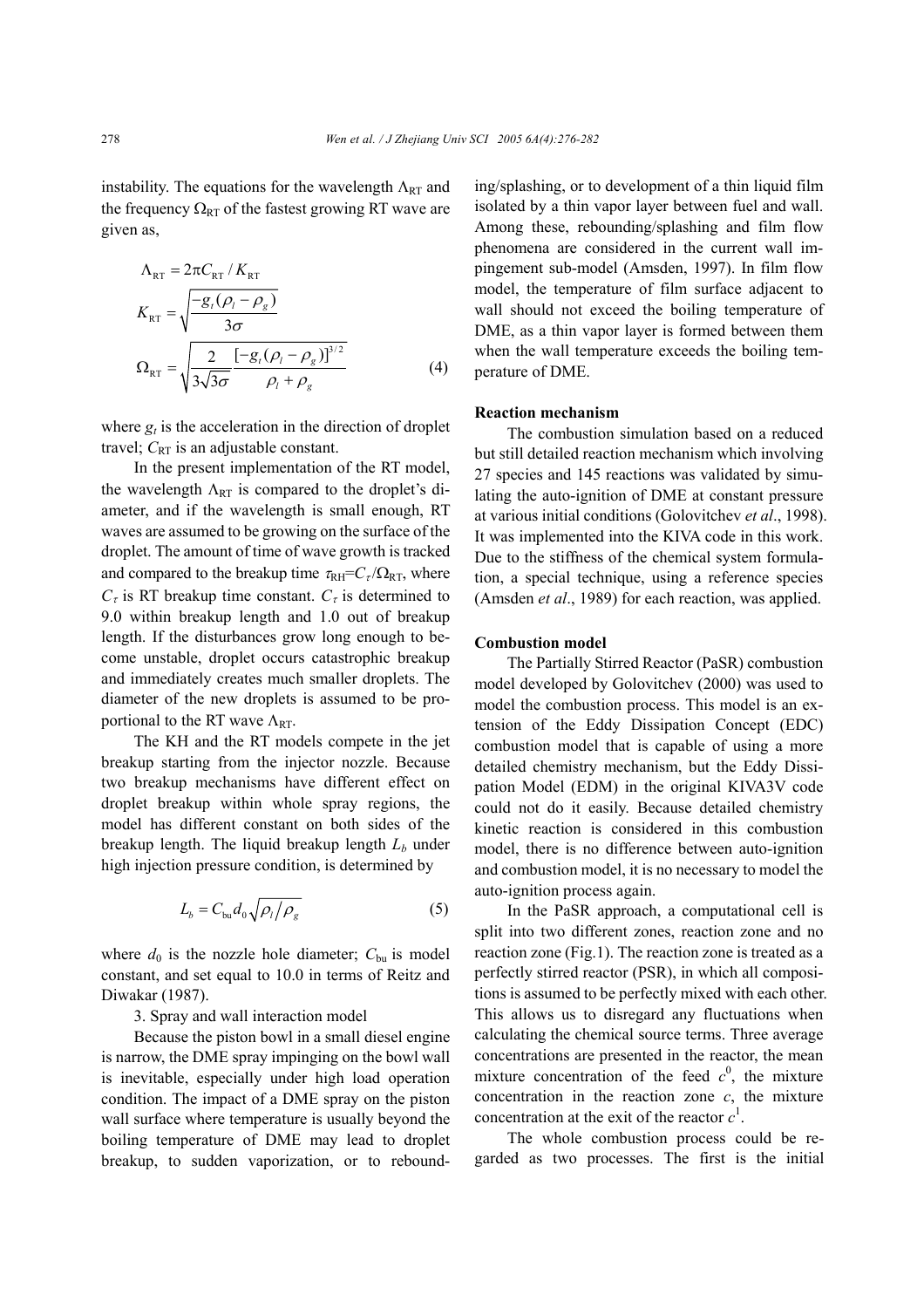

**Fig.1 Conceptual diagram of PaSR Reactor (The reaction zone is painted)**

concentration in the reaction zone changes from  $c^0$  to *c* as it reacts; the second is the reaction mixture *c* is mixed with the no reaction mixture  $c^0$  by turbulence, that results in the averaged concentration  $c<sup>1</sup>$ . The reaction rate of this computational cell is determined by the fraction of the reactor in this cell. It seems quite clear that it should be proportional to the ratio of the chemical reaction time  $\tau_{ch}$  to the total conversion time in the reactor, i.e. the sum of the micro-mixing time  $\tau_{\rm mix}$  and reaction time  $\tau_{\rm ch}$ ,

$$
k^* = \frac{\tau_{\rm ch}}{\tau_{\rm mix} + \tau_{\rm ch}}\tag{6}
$$

The micro-mixing time  $\tau_{\text{mix}}$  characterizes the exchange process between reaction mixture and no reaction mixture. In this paper micro-mixing time was obtained from the  $k-\varepsilon$  equation,  $\tau_{\text{mix}}=c_{\text{mix}}k/\varepsilon$ , the model constant  $c_{\text{mix}}$  was set to 0.015. This constant can, however, vary between 0.001−0.3, depending on the flow condition. The reaction time was derived from the laminar reaction rate. Thus, the overall reaction rate  $\overline{\dot{\omega}}$  and the homogeneous reaction rate  $\dot{\omega}$ of this computational cell have the following relationship,

$$
\frac{c^1 - c^0}{dt} = \overline{\omega} = k^* \dot{\omega} \tag{7}
$$

If  $\tau_{\text{mix}}$  equals to zero, the whole cell is perfectly stirred. The combustion model reduced to the quasi-laminar combustion. If  $\tau_{mix}$  dominates, the reaction rate is equivalent to the Magnussen-Hjertager eddy break-up rate. Then, the overall reaction rate in the PaSR model could be also regarded as the harmonic average of the quasi-homogeneous rate and the turbulent mixing control rate.

## **Initial conditions**

The KIVA computations start from intake valve closure, then, a 1-D cycle simulation code (Wen *et al*., 2003) is used to provide the initial conditions, such as cylinder pressure, temperature and species fraction. The cycle simulation code considers the unsteady 1-D gas dynamics in the entire engine system geometry and is able to predict the gas exchange process and EGR levels. Thus, the effects of residual gas on the combustion of the subsequent cycle can be accounted for. The cycle simulation starts with fresh air and is executed for several engine cycles until the predicted cylinder pressure approached a steady state value.

## ENGINE MODELING

The computational model developed was applied to ZS195 diesel engine (Table 1) fueled with DME. Some parameters of fuel supply system were adjusted, such as, the opening injection pressure being decreased from 18 MPa to 16 MPa, fuel delivery advance angle being increased to 26 °CA BTDC, and the diameter of plunger and nozzle hole being enlarged to 8.5 mm and 0.42 mm respectively.

|  |  | Table 1 Engine and injection system specifications |
|--|--|----------------------------------------------------|
|  |  |                                                    |

| Engine type             | Changtong ZS195        |  |
|-------------------------|------------------------|--|
| Bore×stroke             | $95.0 \times 115.0$ mm |  |
| Connect rod length      | $210.0 \text{ mm}$     |  |
| Compression ratio       | 17.5                   |  |
| Injection system        | Pump-line-injector     |  |
| Spray pattern           | 4 solid cones          |  |
| Nozzle hole diameter    | $0.42$ mm              |  |
| Nozzle opening pressure | 16.0 MPa               |  |

In the actual combustion chamber, the piston bowl has a little offset respect to the cylinder axis and four-hole injector. In order to limit the computational time, the 3D modeling of the spray combustion system simplifies the cylinder geometry as a symmetric. Then, a 90-degree sector of combustion chamber with a single nozzle are modeled, the computational mesh used in the present simulation is shown in Fig.2.

The modeling engine operational condition is that injection starts at −5 °CA ATDC with a duration time of 15 °CA (crank angle), injected mass is 55.08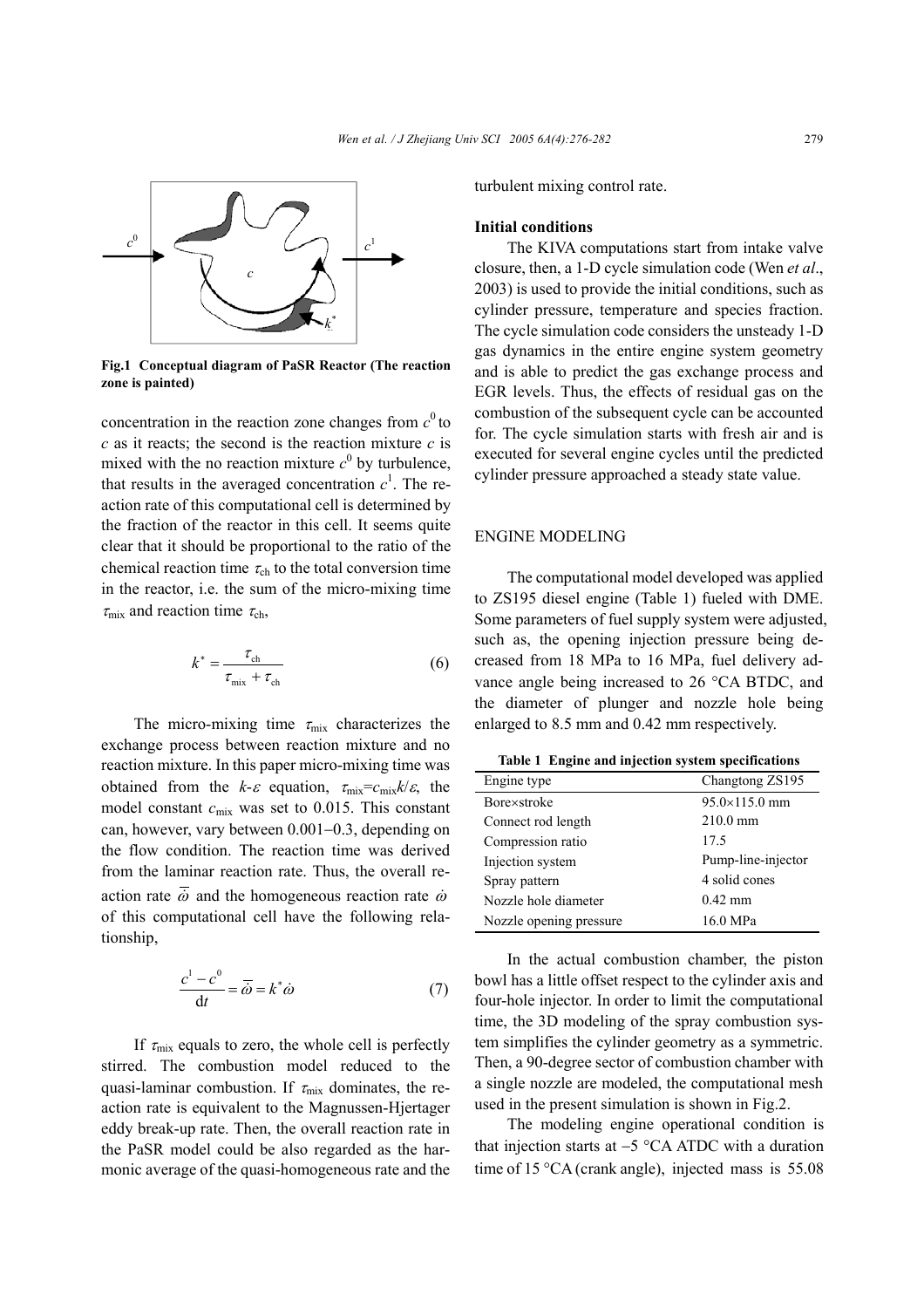

**Fig.2 Computational mesh for ZS195 Engine**

mg/cycle, injection rate shape specification is calculated according to the measured injection pressure at nozzle and initial swirl ratio of 1.8.

Before engine modeling, some spray breakup model adjustable constants should be determined by experimental result of spray characteristics; however, it is difficult to obtain the spray data in the actual combustion chamber. In this paper, spray liquid-phase length was computed by Siebers (1999)' analytic method, which is based on mixing limited vaporization and considers the conversation of mass, momentum and energy, was used to approximately scale those constants. Fig.3 presents the computed spray liquid and vapor penetration under different high ambient temperature condition in constant volume chamber with injector of ZS195. When the breakup model adjustable constant  $B_1$  was set to 10, and  $C_{\text{RT}}$ was 0.1, 3D spray modeling showed satisfied results compared with those of analytic method. The penetration under different ambient temperature showed that the ambient temperature did not significantly

en de la familie de la familie de la familie de la familie de la familie de la familie de la familie de la fami<br>La familie de la familie de la familie de la familie de la familie de la familie de la familie de la familie d 8 7 Penetration length (cm) enetration length (cm) 6 5 4 3 2 Liquid/Vapor/Liquid length (Siebers) 900 K 1  $1200K$  $^{0}_{0.0}$ 0.0 0.5 1.0 1.5 Time (ms)

**Fig.3 Penetration of the liquid and vapor phases at different ambient temperatures condition (ambient density of**  $15 \text{ kg/m}^3$ 

influence the vapor penetration as observed in Siebers' experiment.

The final results of engine modeling are shown in Figs.4−5 by using the scaled breakup model constant. Fig.4 shows good agreement between computed and measured cylinder pressure and heat release rate data. The measured heat release rate data were obtained by applying a zero-dimensional model to the measured pressure data. It was found that the proportion of premix combustion was small compared with that of the traditional diesel engine, so the early heat release rate was low, and cylinder pressure increase rate was also low, corresponding to the small noise in DME engine operational experiments. The experimental results showed that at the end of the combustion process, an additional heat release was induced by the abnormal second injections due to the large pressure fluctuations in the injection line with DME, but it is not considered in the present model calculation. The combustion process is well predicted by the present model, which accounts for the effects of turbulent mixing and slow chemical reaction. It was also found that the accurate prediction of the ignition timing mainly relies on a reliable spray model and accurate model of the chemical reaction mechanism.

More detailed in-cylinder temperature contours and droplets distribution in a sequence of crank angles during spray and combustion are plotted in Fig.5, where two cross sections along the spray axis in vertical directions are shown. Fig.5 shows that the ignition delay time of DME is about 3 °CA, shortened as expected. The initial ignition spots and spray combustion zone in the combustion chamber appear close to the injector nozzle. Relatively strong spray wall



**Fig.4 Comparison between computed and measured cylinder pressure and heat release rate**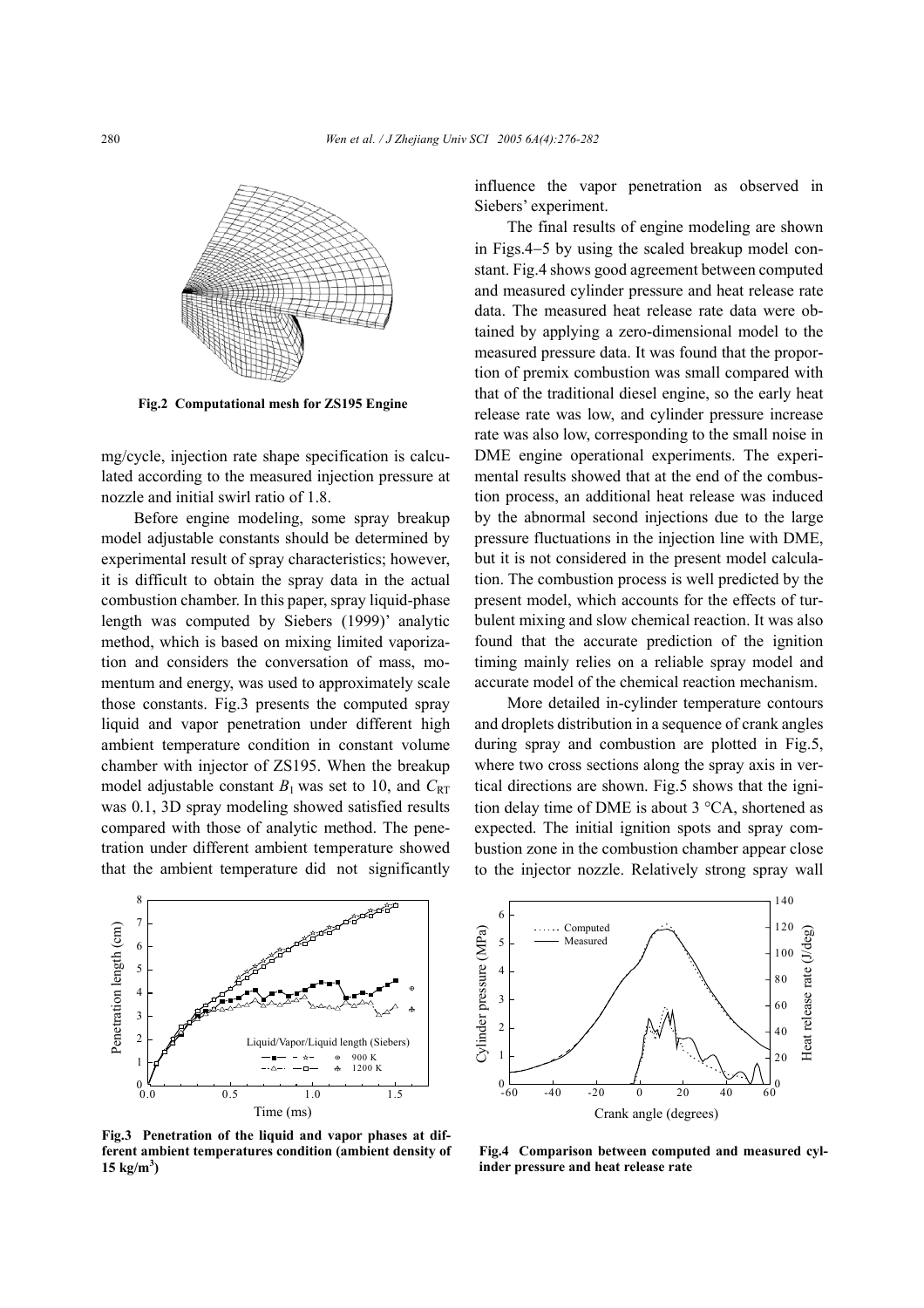

**Fig.5 In-cylinder temperature and droplets distributions in a sequence of crank angles**  (a) –2 °CA ATDC; (b) 0 °CA ATDC; (c) 4 °CA ATDC; (d) 10 °CA ATDC; (e) 20 °CA ATDC

impingement is observed at early combustion phase, as shown in Fig.5b. With the gas temperature increasing, the spray liquid length contracts, and spray wall impingement hardly occurs. Due to bowl swirl pushing the spray downward, the combustion zone transfers to the downstream of the swirl. In Fig.5d, it can be seen that the swirl has pushed the primary reaction zone to the adjacent spray and overlap with each other before the injection is over, which will lead to deteriorate the combustion. The main reason for the overlapping is the strong swirl and rapid fuel evaporation.

The biggest problem with DME used as a fuel is its high vapor pressure, low viscosity, and low heating value. These properties of DME result in too rapid fuel evaporation and early ignition. Then, it is necessary to improve the DME injection engine performance by optimizing the combustion system, in-